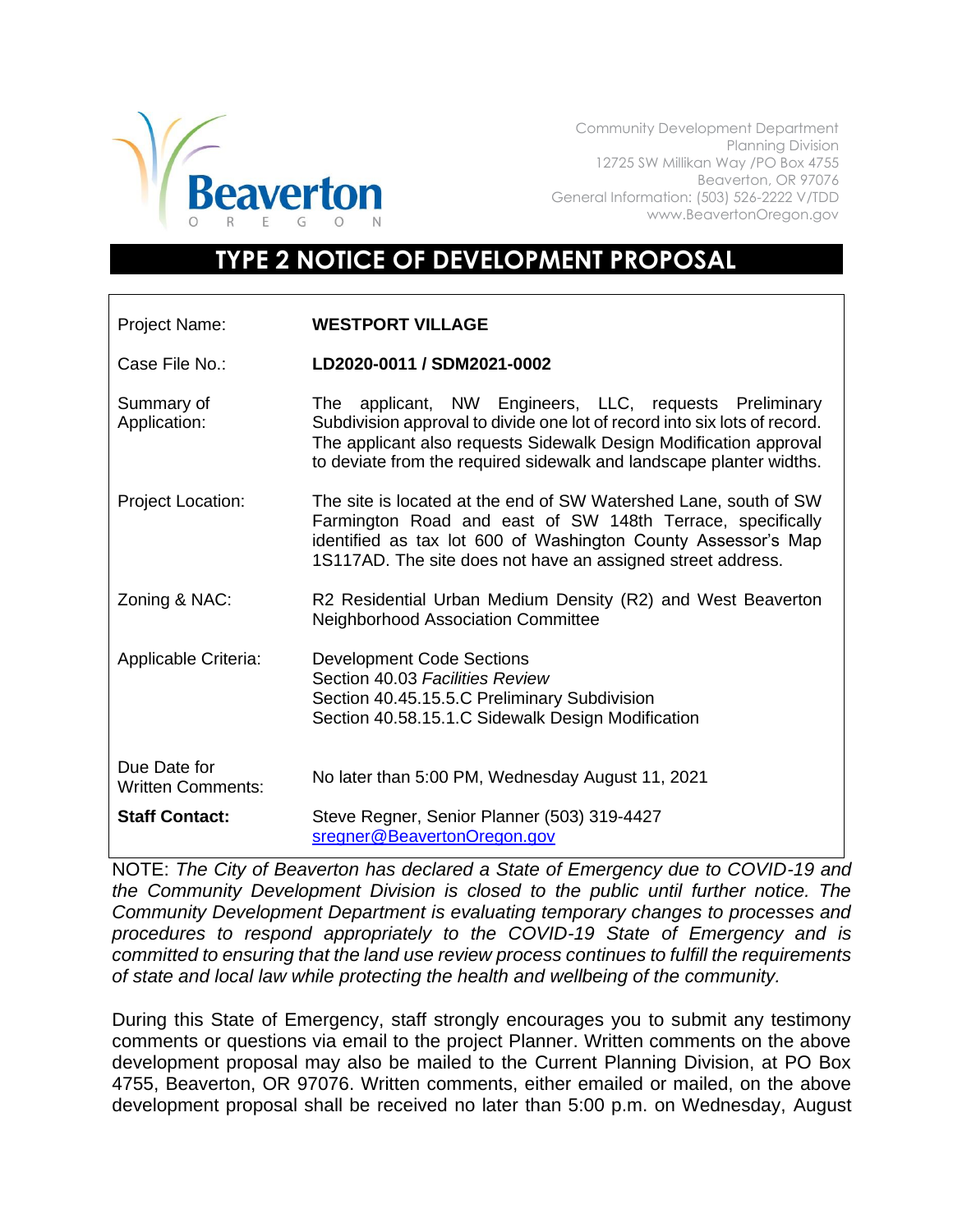11, 2021. Please reference the Case File Number and Project Name in your written comments and include your mailing address if you wish to receive a copy of the decision. Failure to raise an issue or failure to provide statements or evidence with sufficient specificity to afford the decision-making authority an opportunity to respond to such issue, may preclude appeal to the Land Use Board of Appeals on that issue.

The Facilities Review Committee Meeting with the applicant will be held Wednesday, August 11, 2021. The Facilities Review Committee is not a decision-making body but advises the Director on a project's conformity to the technical criteria specified in Section 40.03.1 of the Beaverton Development Code. The Facilities Review Committee meeting is open to the public but is not intended for public testimony.

## **Public Comment Period Ends: August 11, 2021**

The Director is the decision-making authority for the above application and shall issue a written decision on the above development proposal on or around August 25, 2021, pursuant to Section 50.40.10. Copies of the decision will be made available on the City's website<http://apps.beavertonoregon.gov/DevelopmentProjects> or may be provided by the project Planner upon request.

For more information contact the Project Planner, Steve Regner at *[sregner@BeavertonOregon.gov](mailto:sregner@BeavertonOregon.gov)* or *503-319-4427.* 

*Accessibility information: This information can be made available in large print or audio tape upon request. Assistive listening devices, sign language interpreters, or qualified bilingual interpreters can be made available at any public meeting or program with 72 hours advance notice. To request these services, contact Steve Regner by calling 711(503) 319-4427 or email [sregner@beavertonoregon.gov.](mailto:sregner@beavertonoregon.gov)*